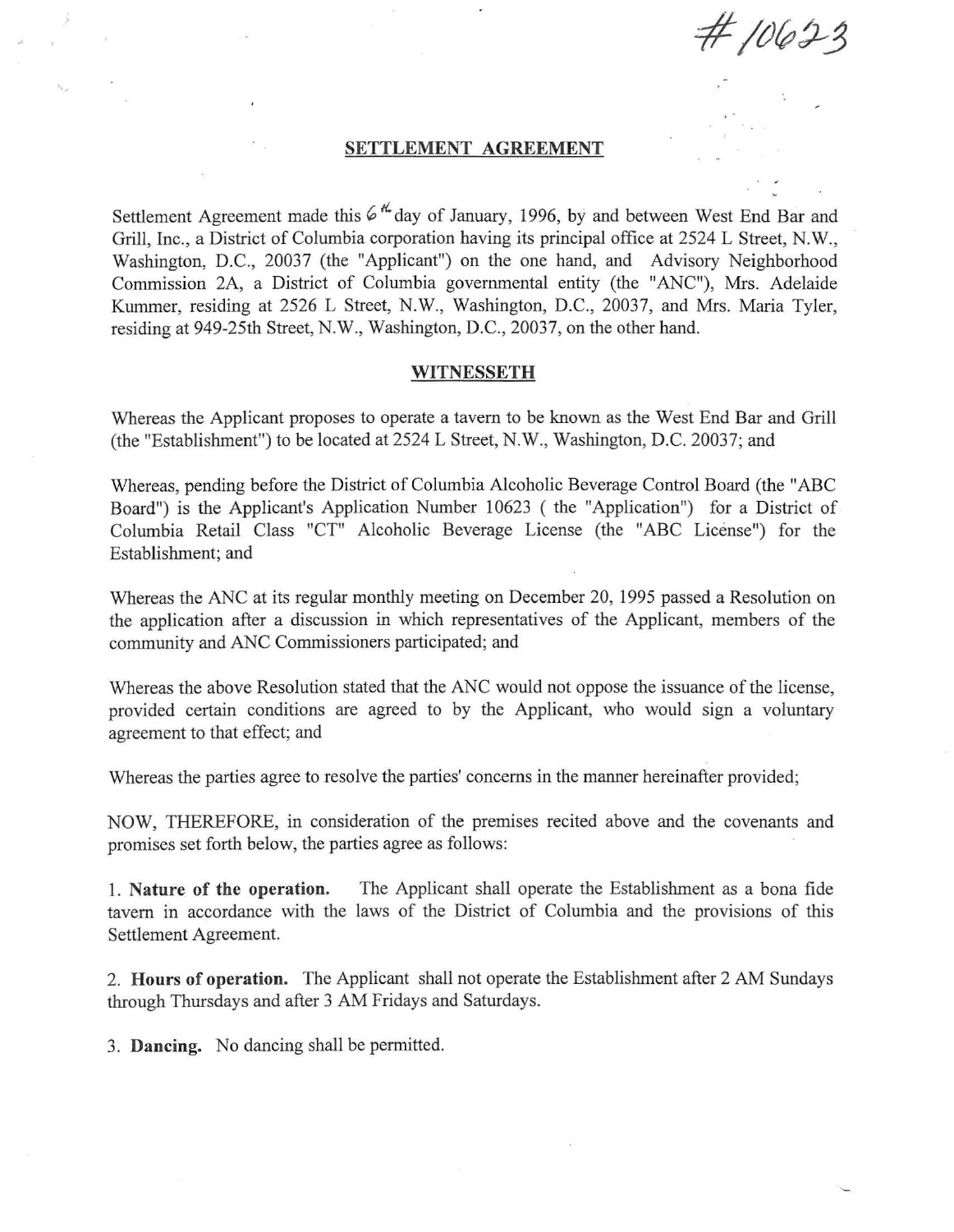4. **Music.** Music shall be played only through loudspeakers situated inside the building and the volume at which any music is played shall not be such that it can be heard in adjoining properties.

计

 $\epsilon_{\rm{max}}$ 

5. **Entertainment.** The Applicant will not present any form of live entertainment in the Establishment.

6. **Entertainment devices.** The Applicant will not permit any form of entertainment device to be installed on the premises of the Establishment. The term "entertainment device" as used in this Settlement Agreement shall mean any equipment for the showing of video tapes, any juke boxes or other devices for the playing of music by customers of the Establishment, any device or machine for playing video games, or any device or machine designed or intended to be used for the entertainment of the customers of the Establishment in any manner other than dining or drinking.

7. **Trash and Litter.** The Applicant will comply with all aspects of the Civil Infringement Act and the Litter Control Act. In addition, the Applicant will cause the Establishment to ensure that the outside of the Establishment and the sidewalk are kept clean.

6. **Collection of garbage.** The Applicant will ensure that no garbage trucks will service the Establishment before 7 AM or after 7 PM.

7. **Parking.** The Applicant will not permit illegal parking in the alleyways near the premises.

8. **Open dialogue.** The parties agree to maintain an open dialogue to address mutual concerns and provide remedial actions whenever necessary. If any of the parties believes in good faith that any signatory has failed to comply with any provision of this Settlement Agreement, that party shall notify the other in writing of the basis for that belief and provided the party so notified makes a good faith effort to address such alleged non-compliance within thirty (30) days, the other party will not file any claim of an alleged breach of this Settlement Agreement with the Alcoholic Beverage Control Board.

9. **Renewal of license.** The Applicant agrees to notify the ANC of application for renewal of license.

10. **Binding effect.** This Settlement Agreement shall be binding and enforceable against the successors and assigns of the Applicant during the term of the license to which the Settlement Agreement applies.

11. If any of the above conditions are breached,and a resolution is not agreed upon within the thirty day period referred to in paragraph 8 above, the ANC and/or Adelaide Kummer and/or Maria Tyler will petition the ABC Board for show cause hearing for suspension or revocation of the license.